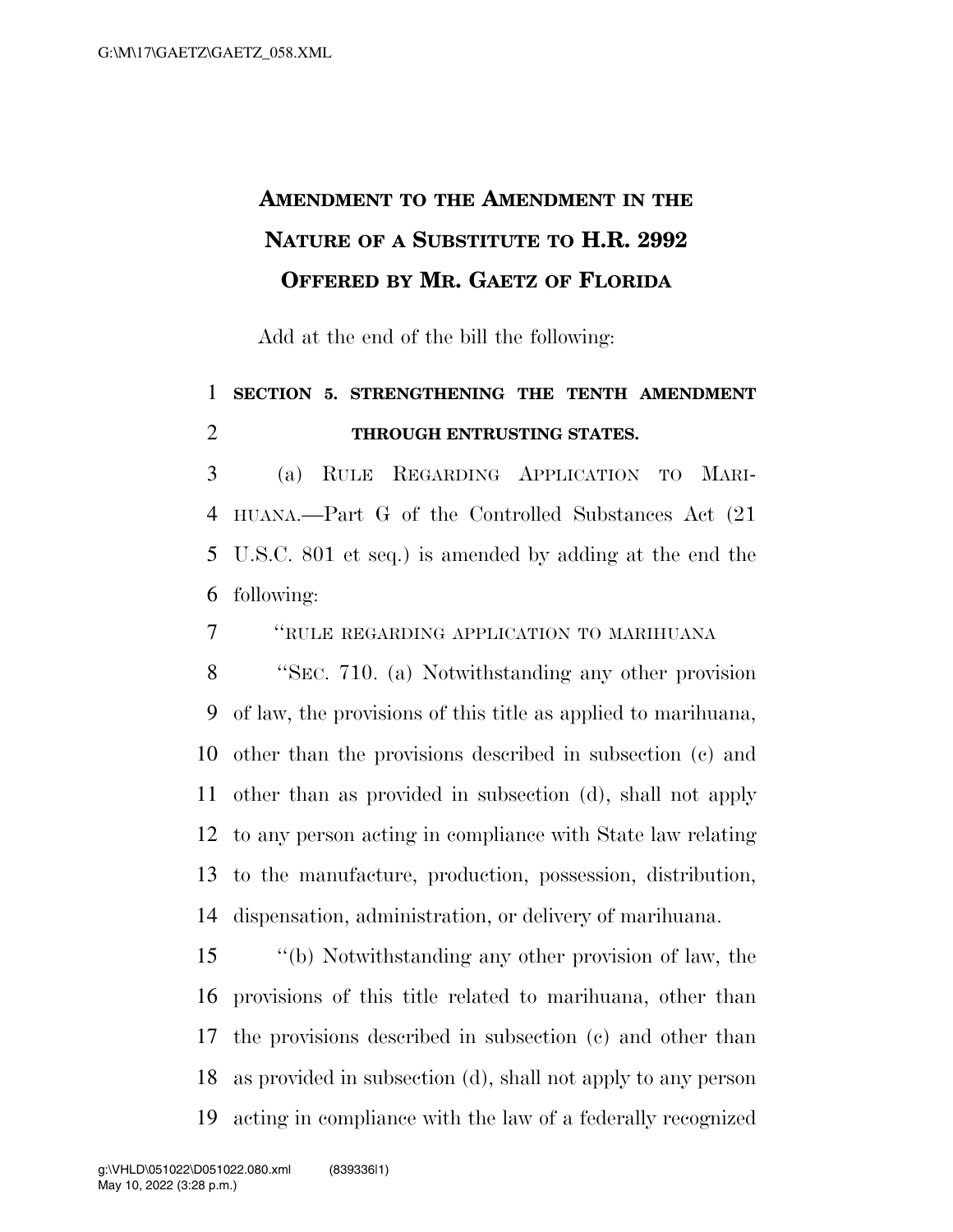| $\mathbf{1}$ | Indian tribe within its jurisdiction in Indian country, as                                |
|--------------|-------------------------------------------------------------------------------------------|
| 2            | defined in section 1151 of title 18, United States Code,                                  |
| 3            | related to the manufacture, production, possession, dis-                                  |
| 4            | tribution, dispensation, administration, or delivery of mar-                              |
| 5            | ihuana so long as such jurisdiction is located within a                                   |
| 6            | state that permits, respectively, manufacture, production,                                |
| 7            | possession, distribution, dispensation, administration, or                                |
| 8            | delivery of marihuana.                                                                    |
| 9            | $\cdot\cdot$ (c) The provisions described in this subsection are $\overline{\phantom{a}}$ |
| 10           | "(1) section $401(a)(1)$ , with respect to a viola-                                       |
| 11           | tion of section 409 or 418;                                                               |
| 12           | $\lq(2)$ section 409;                                                                     |
| 13           | $\lq(3)$ section 417; and                                                                 |
| 14           | $\lq(4)$ section 418.                                                                     |
| 15           | "(d) Subsection (a) shall not apply to any person                                         |
| 16           | $who$ —                                                                                   |
| 17           | $\lq(1)$ violates the Controlled Substances Act                                           |
| 18           | with respect to any other controlled substance;                                           |
| 19           | $(2)$ notwithstanding compliance with State or                                            |
| 20           | tribal law, knowingly or intentionally manufactures,                                      |
| 21           | produces, possesses, distributes, dispenses, admin-                                       |
| 22           | isters, or delivers any other marihuana in violation                                      |
| 23           | of the laws of the State or tribe in which such man-                                      |
| 24           | ufacture, production, possession, distribution, dis-                                      |
| 25           | pensation, administration, or delivery occurs; or                                         |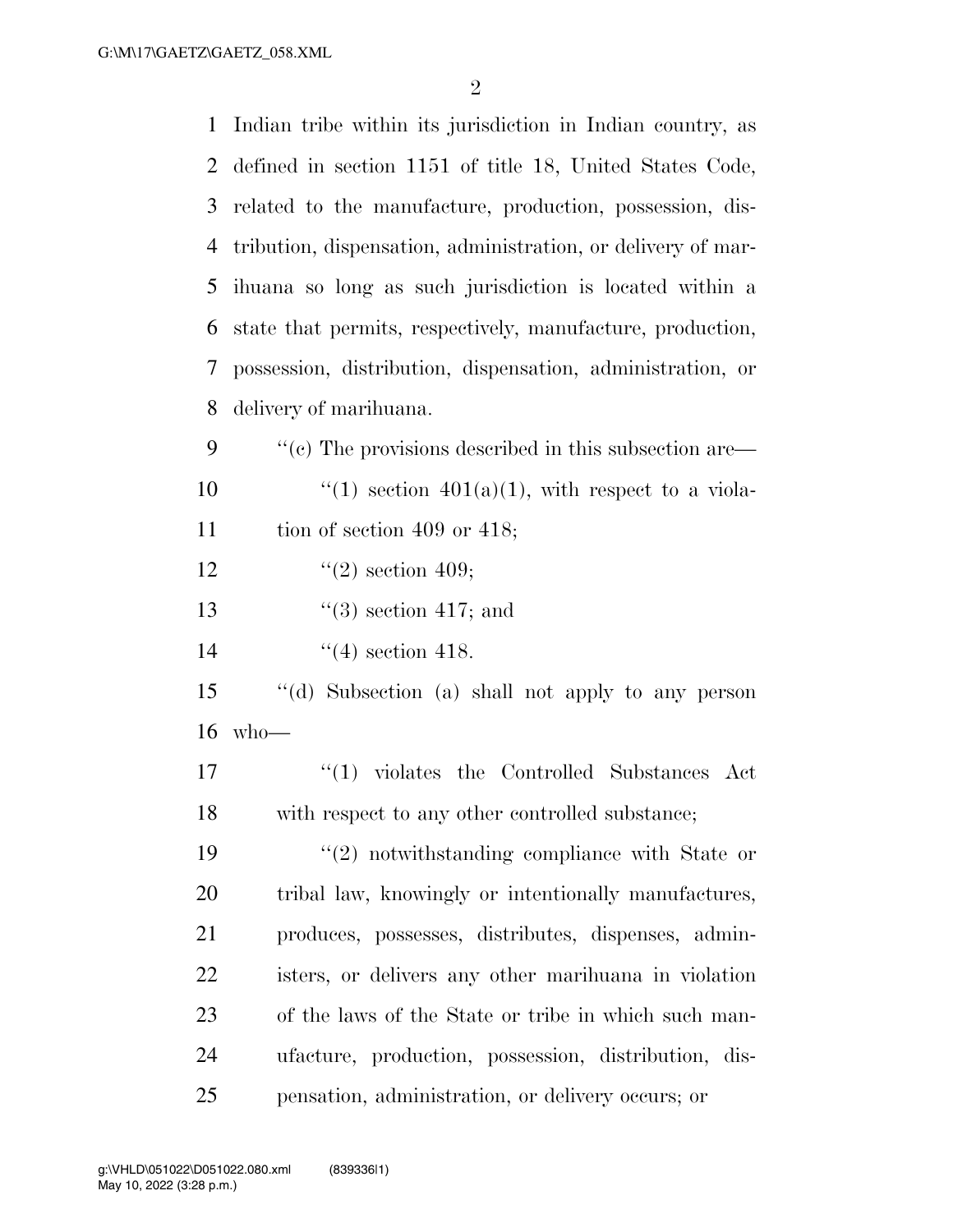| $\mathbf{1}$   | $(3)$ employs or hires any person under 18               |
|----------------|----------------------------------------------------------|
| $\overline{2}$ | years of age to manufacture, produce, distribute,        |
| 3              | dispense, administer, or deliver marihuana.".            |
| $\overline{4}$ | (b) TRANSPORTATION SAFETY OFFENSES.-Section              |
| 5              | 409 of the Controlled Substances Act (21 U.S.C. 849) is  |
| 6              | amended-                                                 |
| 7              | $(1)$ in subsection $(b)$ , in the matter preceding      |
| 8              | paragraph $(1)$ —                                        |
| 9              | (A) by striking "A person" and inserting                 |
| 10             | "Except as provided in subsection (d), a per-            |
| 11             | son"; and                                                |
| 12             | $(B)$ by striking "subsection $(b)$ " and in-            |
| 13             | serting "subsection $(e)$ ";                             |
| 14             | $(2)$ in subsection $(c)$ , in the matter preceding      |
| 15             | paragraph $(1)$ —                                        |
| 16             | $(A)$ by striking "A person" and inserting               |
| 17             | "Except as provided in subsection (d), a per-            |
| 18             | son"; and                                                |
| 19             | $(B)$ by striking "subsection $(a)$ " and in-            |
| 20             | serting "subsection (b)"; and                            |
| 21             | $(3)$ by adding at the end the following:                |
| 22             | "(d) EXCEPTION.—Subsections (b) and (c) shall not        |
| 23             | apply to any person who possesses, or possesses with in- |
| 24             | tent to distribute marihuana in compliance with section  |
| 25             | $710.$ ".                                                |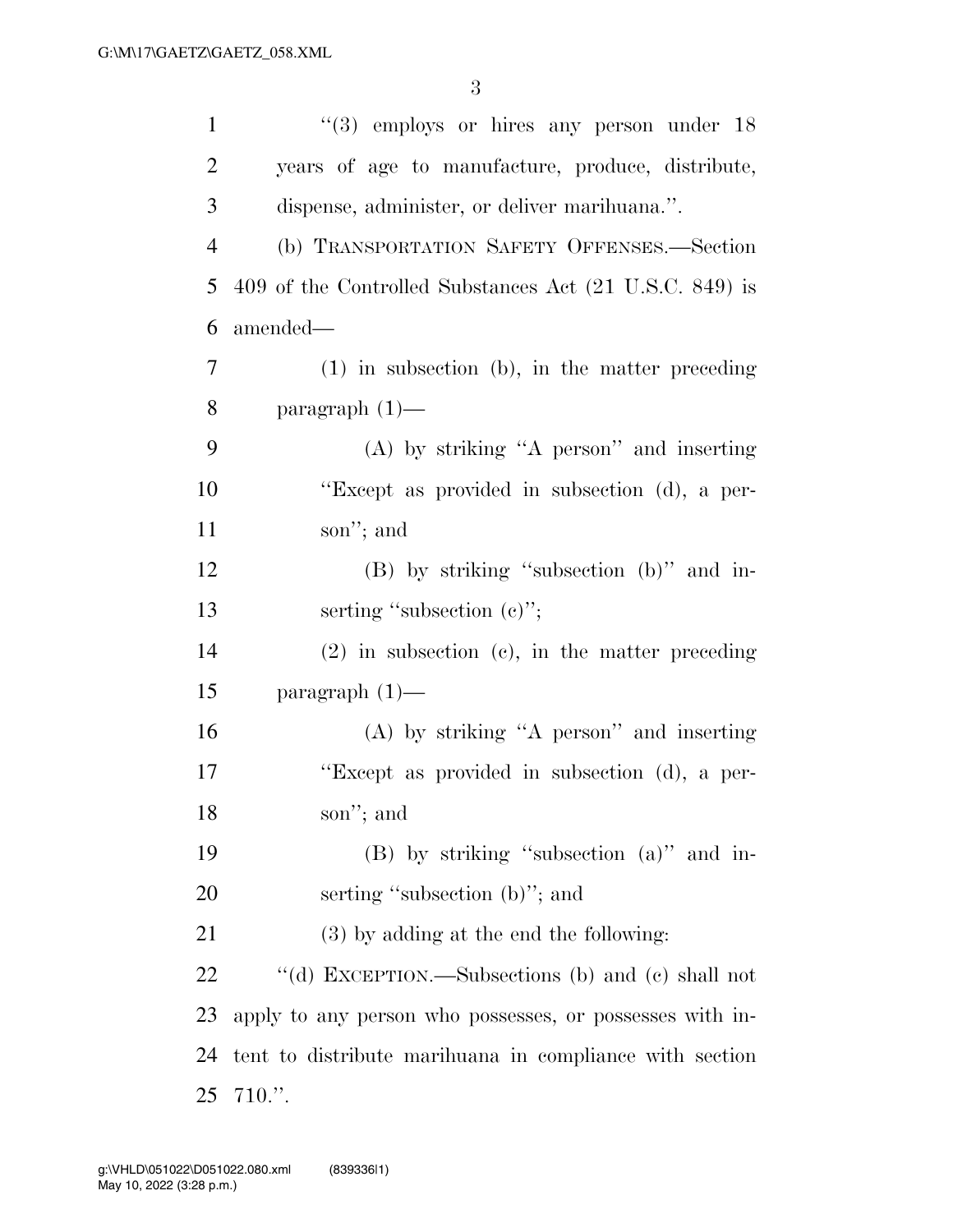(c) DISTRIBUTION TO PERSONS UNDER AGE 21.— Section 418 of the Controlled Substances Act (21 U.S.C. 859) is amended— (1) in subsection (a), in the first sentence, by inserting ''and subsection (c) of this section'' after "section 419"; (2) in subsection (b), in the first sentence, by inserting ''and subsection(c) of this section'' after 9 "section 419"; and (3) by adding at the end the following: ''(c) Subsections (a) and (b) shall not apply to any person at least 18 years of age who distributes medicinal marihuana to a person under 21 years of age in compli- ance with section 710.''. (d) COMPTROLLER GENERAL STUDY ON EFFECTS OF MARIHUANA LEGALIZATION ON TRAFFIC SAFETY.— (1) IN GENERAL.—The Comptroller General of the United States shall conduct a study on the ef- fects of marihuana legalization on traffic safety. (2) INCLUSIONS.—The study conducted under paragraph (1) shall include a detailed assessment of— (A) traffic crashes, fatalities, and injuries in States that have legalized marihuana use, in-cluding whether States are able to accurately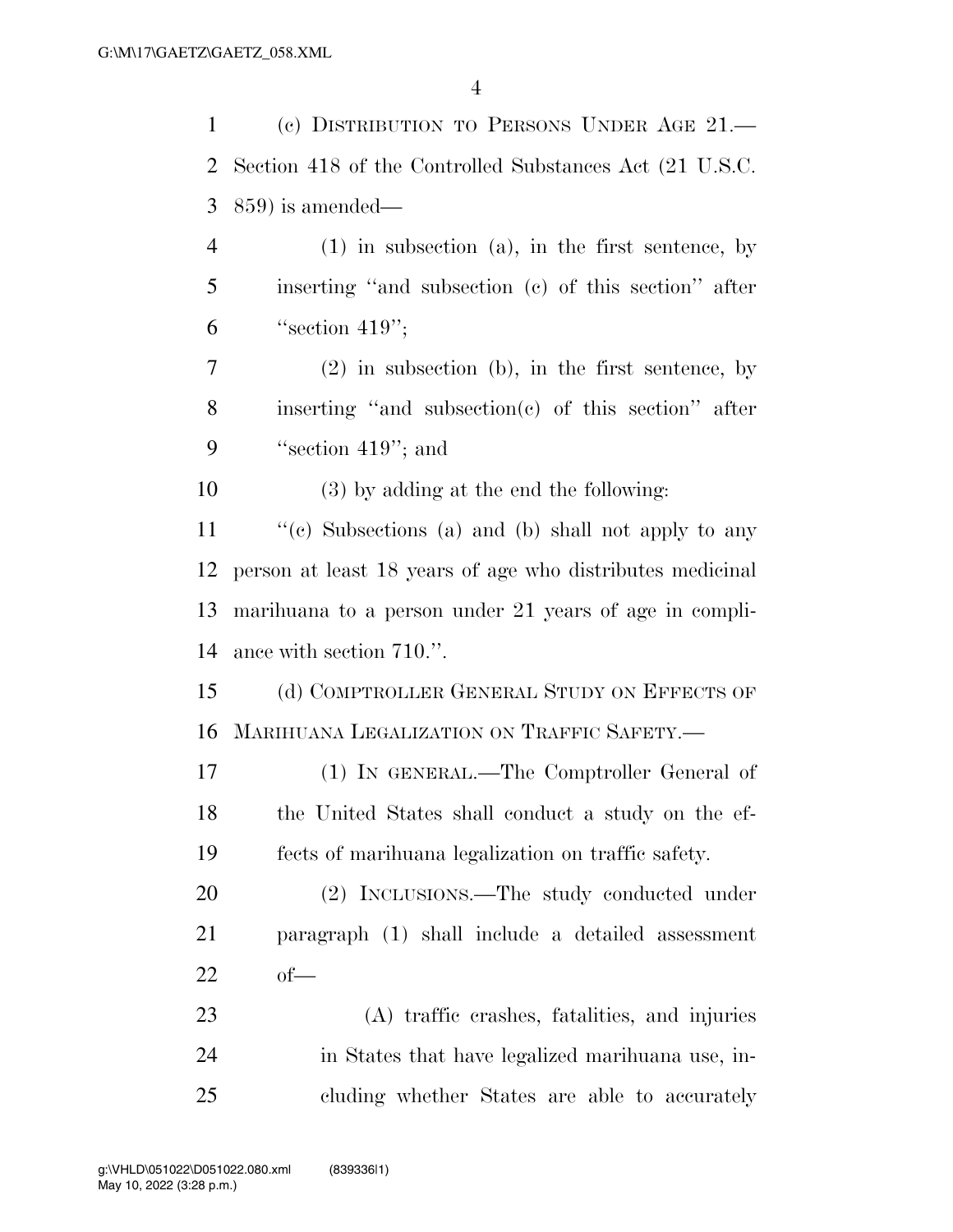| $\mathbf{1}$   | evaluate marihuana impairment in those inci-         |
|----------------|------------------------------------------------------|
| $\overline{2}$ | dents;                                               |
| 3              | (B) actions taken by the States referred to          |
| $\overline{4}$ | in subparagraph $(A)$ to address marihuana-im-       |
| 5              | paired driving, including any challenges faced in    |
| 6              | addressing marihuana-impaired driving;               |
| 7              | (C) testing standards used by the States             |
| 8              | referred to in subparagraph $(A)$ to evaluate        |
| 9              | marihuana impairment in traffic crashes, fatali-     |
| 10             | ties, and injuries, including any scientific meth-   |
| 11             | ods used to determine impairment and analyze         |
| 12             | data; and                                            |
| 13             | (D) Federal initiatives aiming to assist             |
| 14             | States that have legalized marihuana with traf-      |
| 15             | fic safety, including recommendations for poli-      |
| 16             | cies and programs to be carried out by the Na-       |
| 17             | tional Highway Traffic Safety Administration.        |
| 18             | (3) REPORT.—Not later than 1 year after the          |
| 19             | date of enactment of this Act, the Comptroller Gen-  |
| 20             | eral of the United States shall submit to the appro- |
| 21             | priate committees of Congress a report on the re-    |
| 22             | sults of the study conducted under paragraph (1).    |
| 23             | (e) RULE OF CONSTRUCTION.—                           |